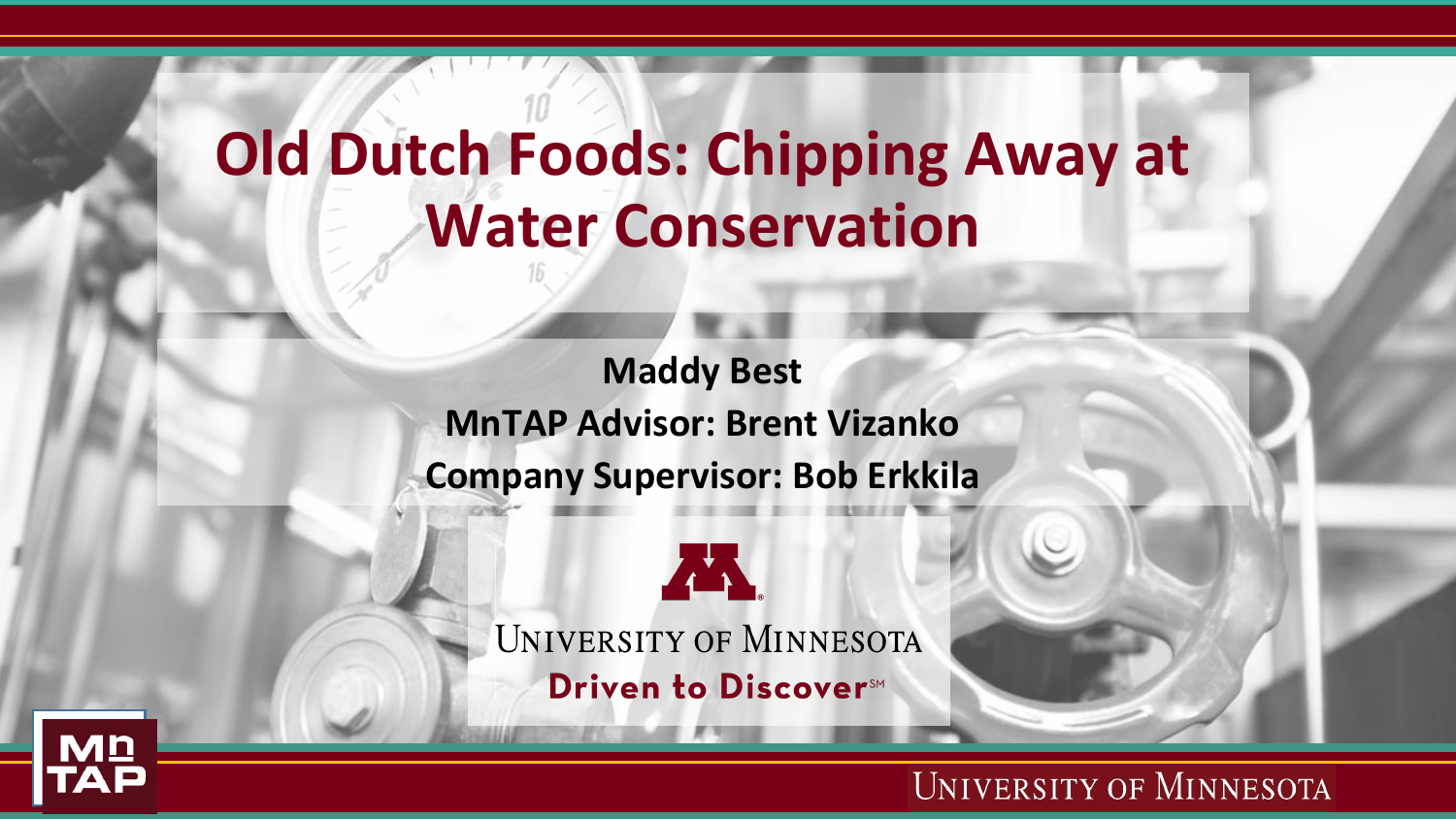# **Company Background**

- **Old Dutch Foods**
	- **Snack food manufacturer**
	- **HQ: Roseville, MN**
		- **Potato chips in a variety of types and flavors**
	- **Happy's: St. Anthony, MN Corn chips and popcorn**
- **Why this project at this company**
	- **Need to quantify water use in each step of production**
	- **Reduce water use in washing and processing of raw materials**







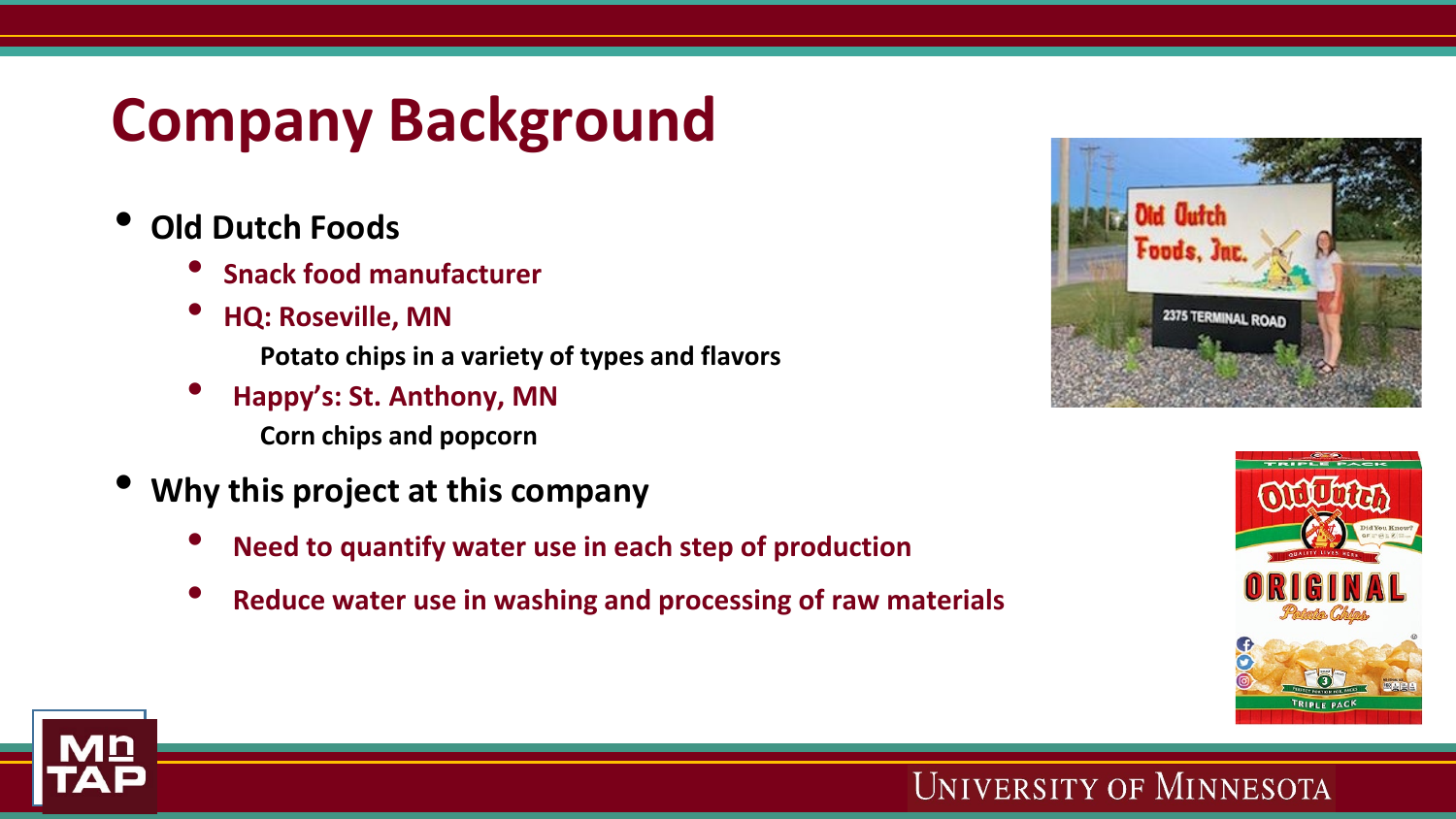# **Overview Old Dutch Foods**

### **Happy's Potato Chips**

- **The high price of city water is incentive for water use reduction**
- **Total water use is less visible than Roseville location**

- **Motivation for reduction is to slow increasing usage cost of water disposal**
- **Water is used to process and wash potatoes in several steps**



#### Water Consumption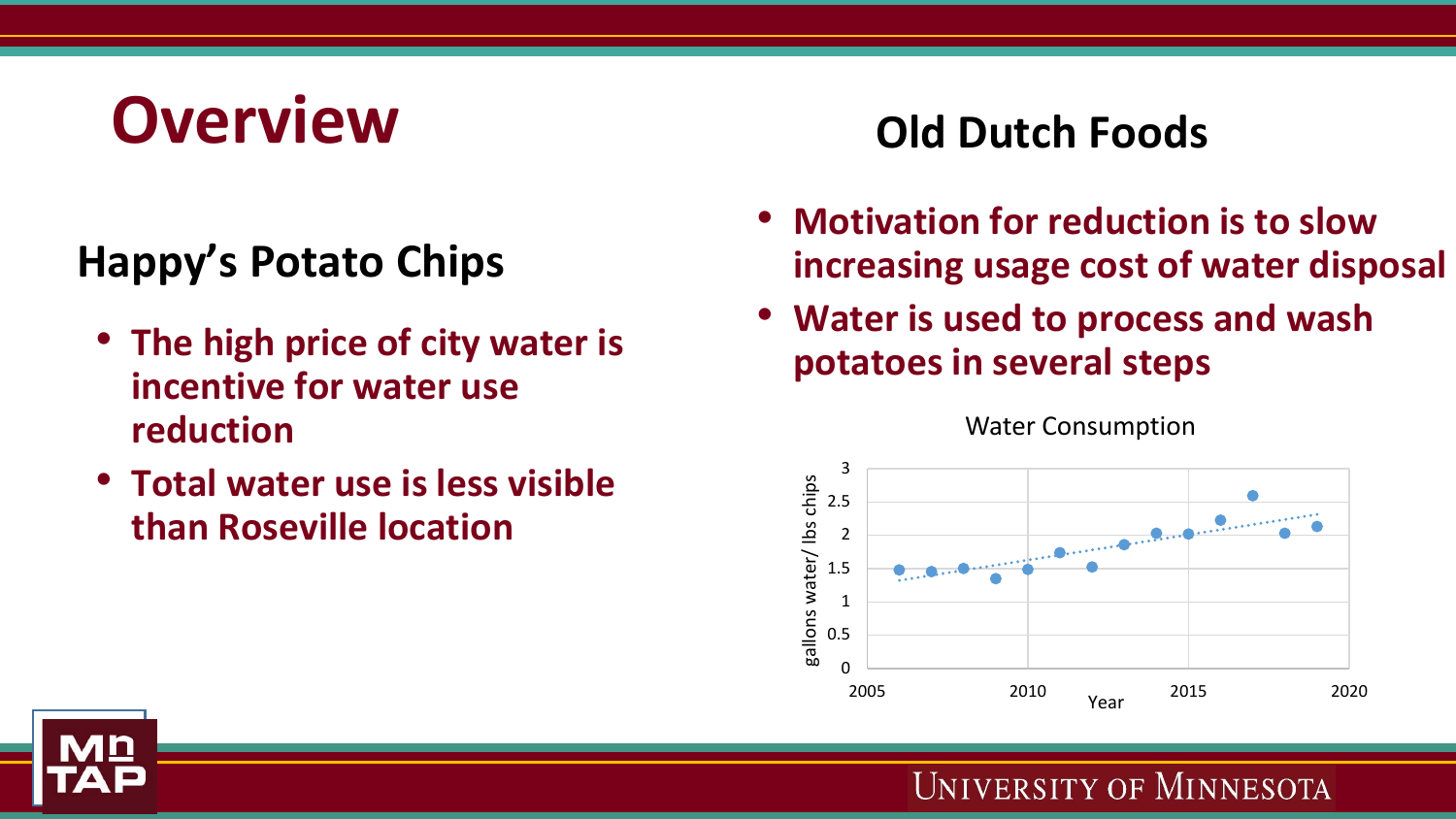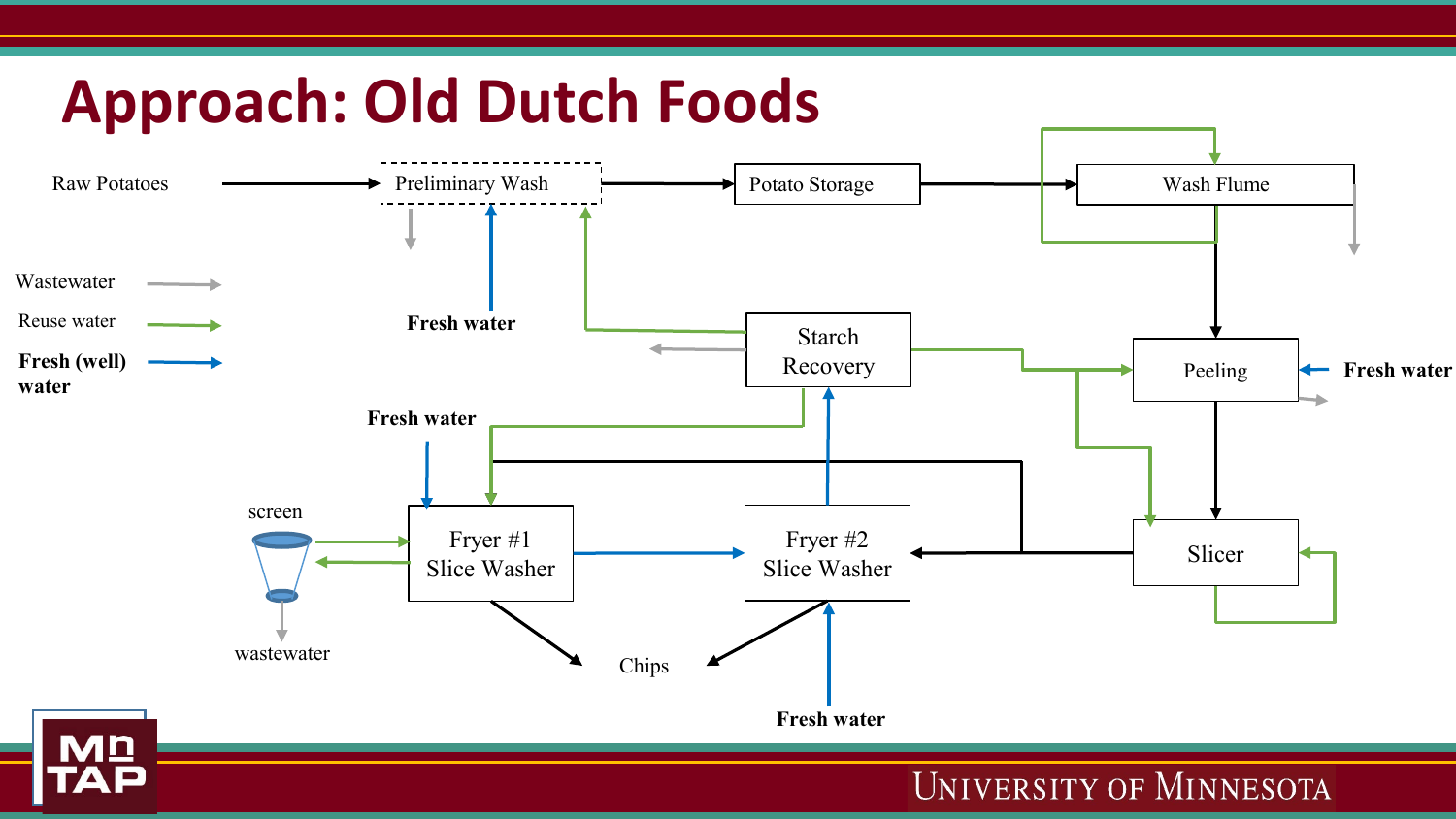## **Approach: Old Dutch Foods**



### Areas of Emphasis

- **Fryers**
- Washer
- Starch Recovery
- Peeler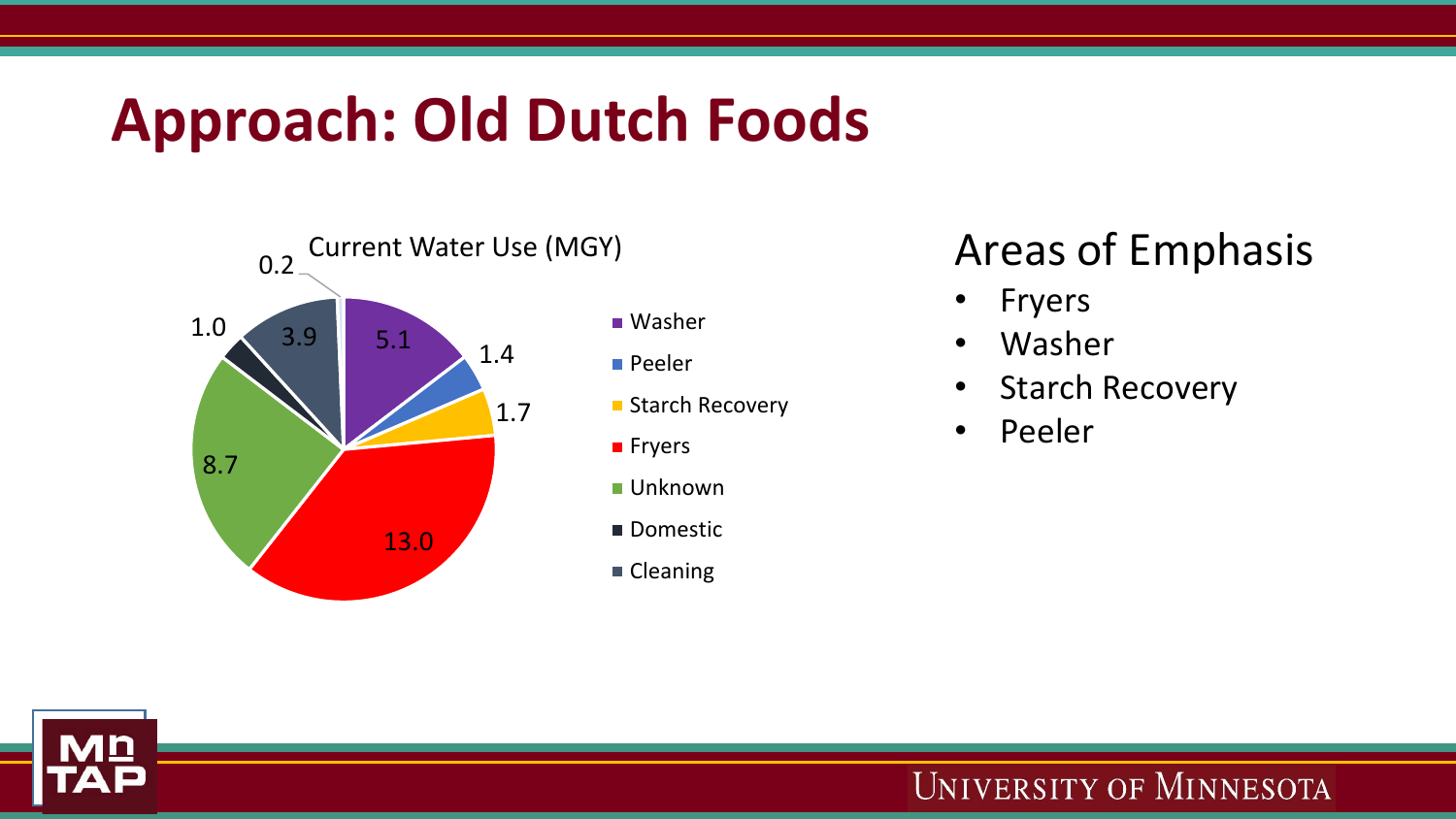## **Approach: Happy's Potato Chip Co.**

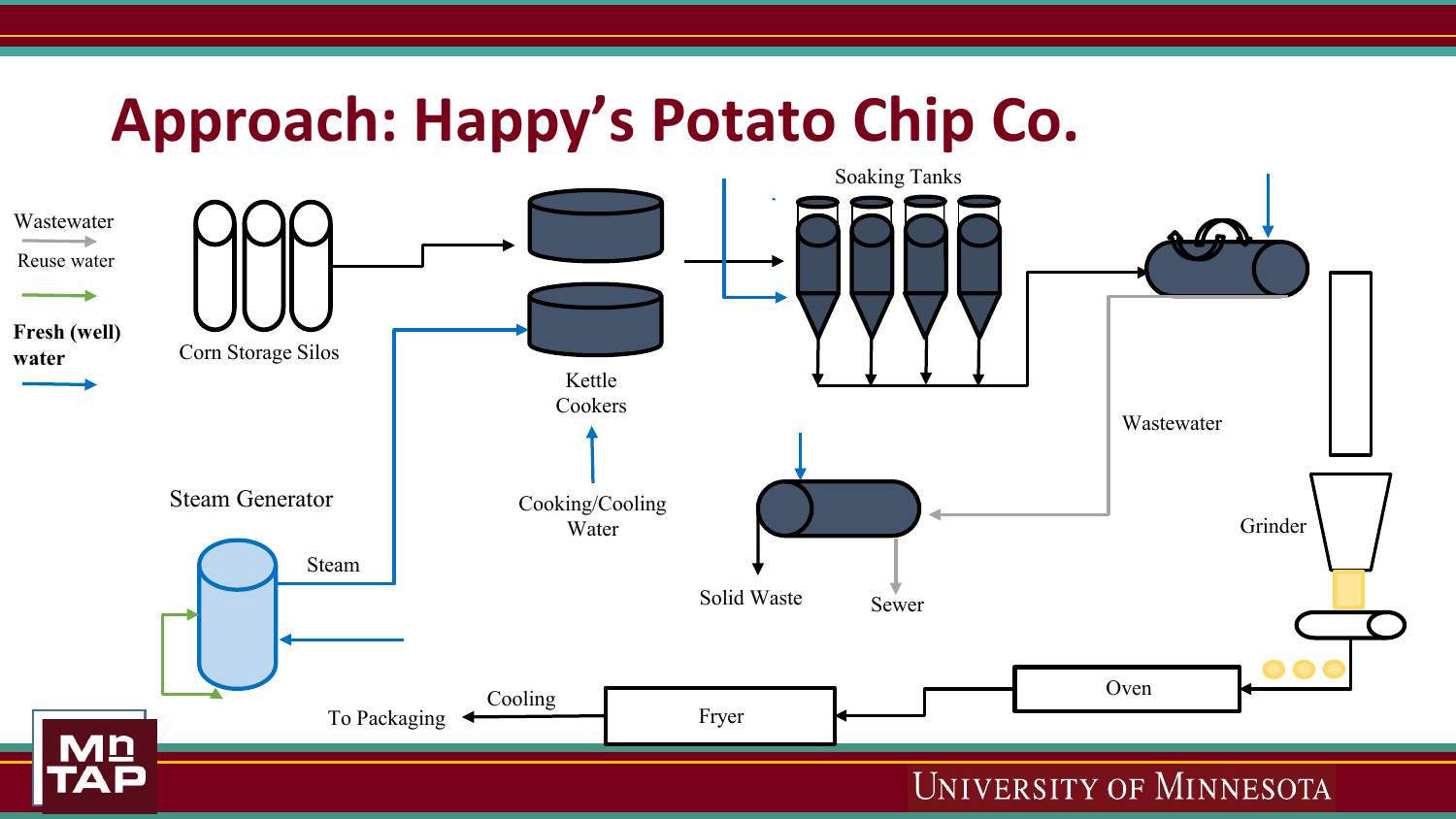# **Approach: Happy's Potato Chip Co.**

#### Current Water Use (MGY)



- Cooking/Soaking
- Washing
- Boiler
- Sanitation
- **Domestic**
- Unknown

### Areas of Emphasis

- Washing
- Water disposal and **recycling recycling**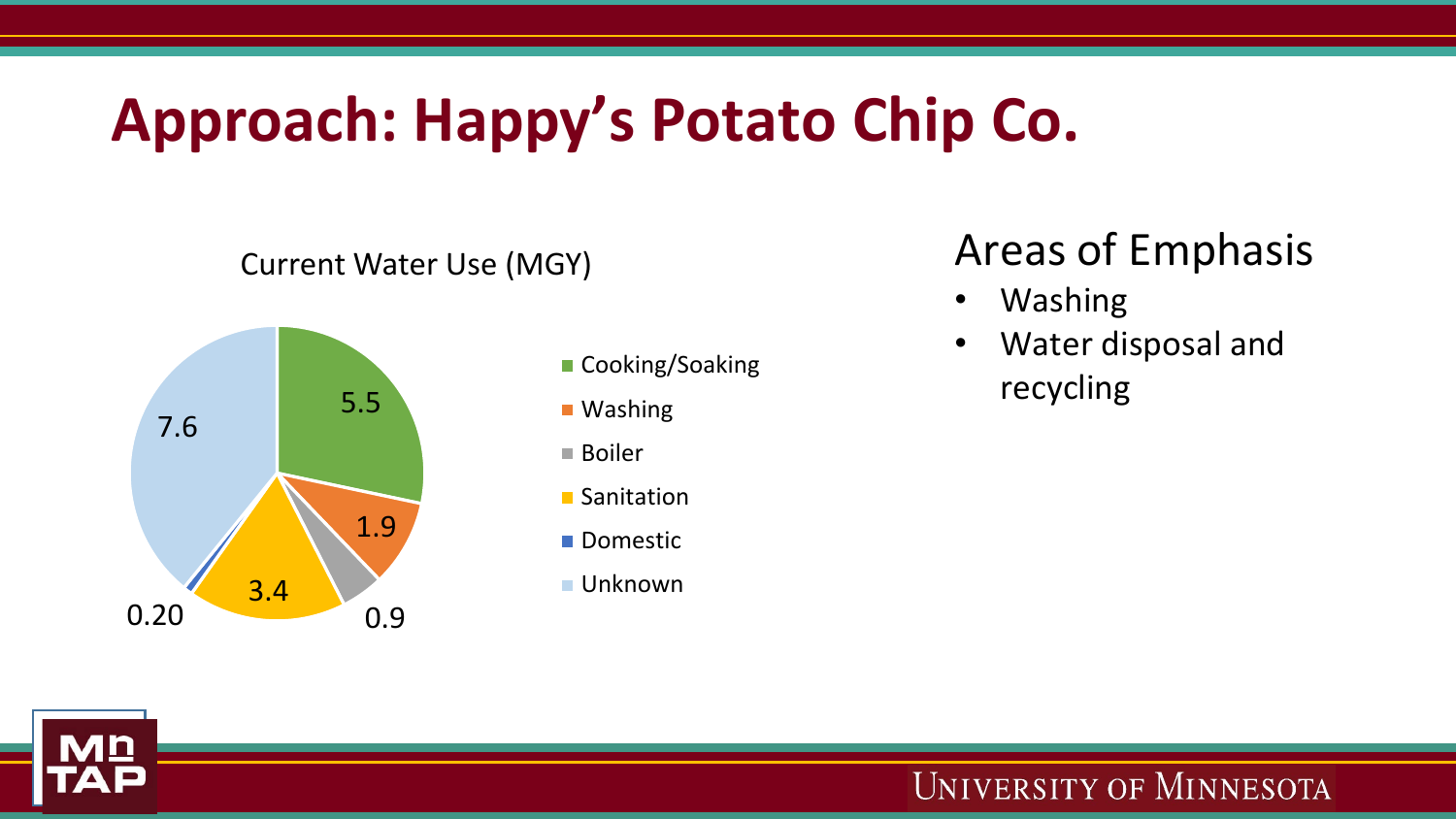### **Reduce Sprayer Flow**

| <b>Recommendation</b>                      | <b>Annual</b><br>reduction | <b>Total cost</b> | <b>Annual</b><br>savings | <b>Payback</b><br>period | <b>Status</b> |
|--------------------------------------------|----------------------------|-------------------|--------------------------|--------------------------|---------------|
| Fryer 2a: Locking valves 2,500,000 gallons |                            | \$400             | \$10,000                 | 2 weeks                  | Implementing  |

### **The flow rate and water consumption can be reduced by 33%**

• **Implemented with new globe valves**



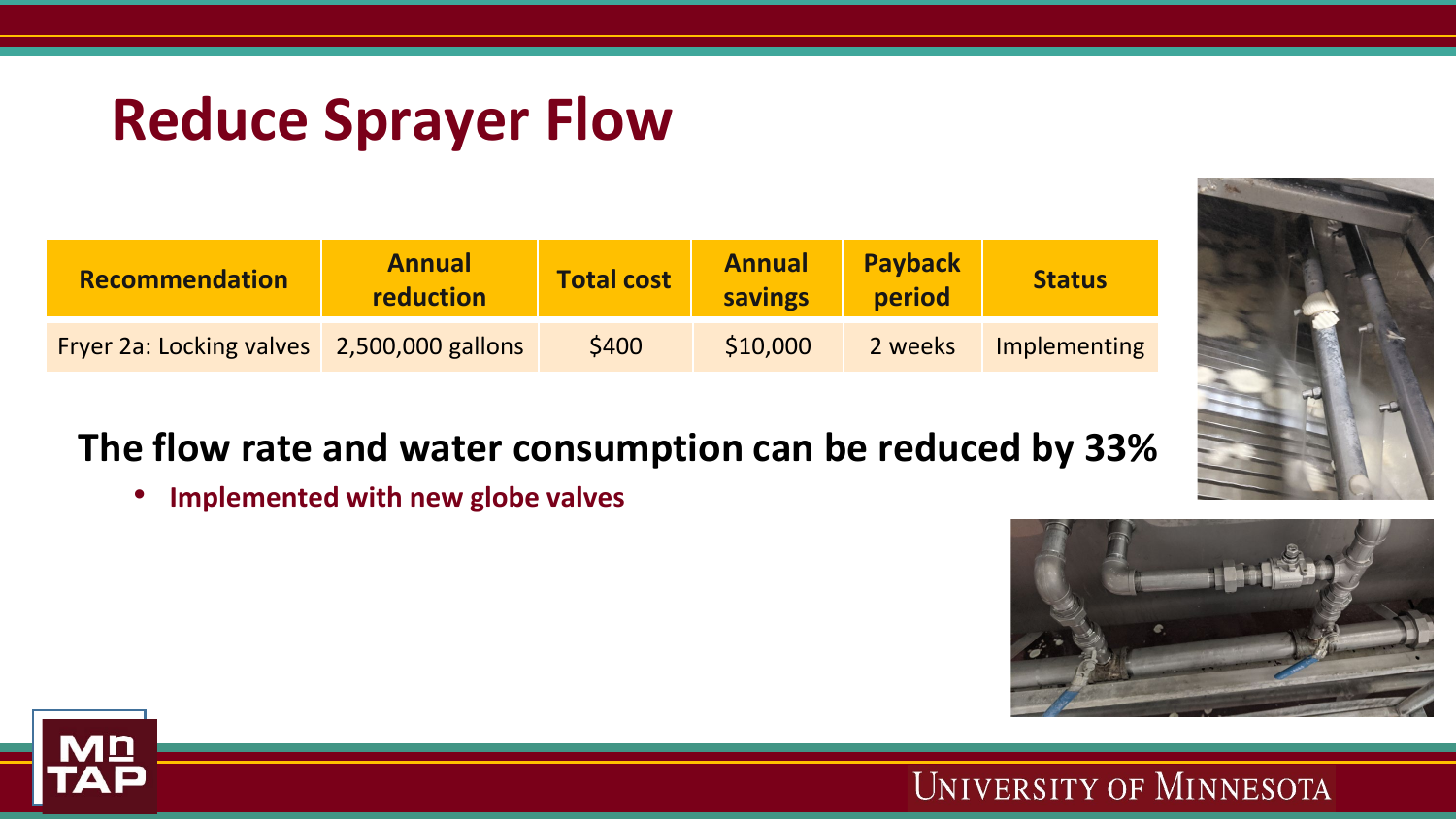### **Solutions (examples below)**

| <b>Recommendation</b>                               | <b>Annual reduction</b>       | <b>Total cost</b> | <b>Annual</b><br>savings | <b>Payback</b><br>period | <b>Status</b>  |
|-----------------------------------------------------|-------------------------------|-------------------|--------------------------|--------------------------|----------------|
| Washer 1: Valve for water<br>reduction              | 460,000 gallons               | \$1,000           | \$1,800                  | 10 months                | <b>Planned</b> |
| <b>Washer 2: Replacement</b><br>nozzles             | 600,000 gallons               | \$500             | \$2,000                  | 3 months                 | Investigating  |
| <b>Washer 3: Variable</b><br><b>Frequency Drive</b> | 950,000 gallons<br>37,000 kWh | \$6,000           | \$5,000                  | 1.2 years                | Recommended    |
| Peeler: Recycle water                               | 890,000 gallons               | \$500             | \$3,600                  | 2 months                 | Recommended    |
| Fryer 1: Eliminate fryer hose                       | 3,000,000 gallons             | \$0               | \$12,000                 | Immediate                | Implemented    |
| *Fryer 2a: Locking valves                           | 2,500,000 gallons             | \$400             | \$10,000                 | 2 weeks                  | Implementing   |
| *Fryer 2b: Incorporate<br>recycled water*           | 3,750,000 gallons             | \$1,500           | \$15,500                 | 1 month                  | Implementing   |



\*Savings are not additive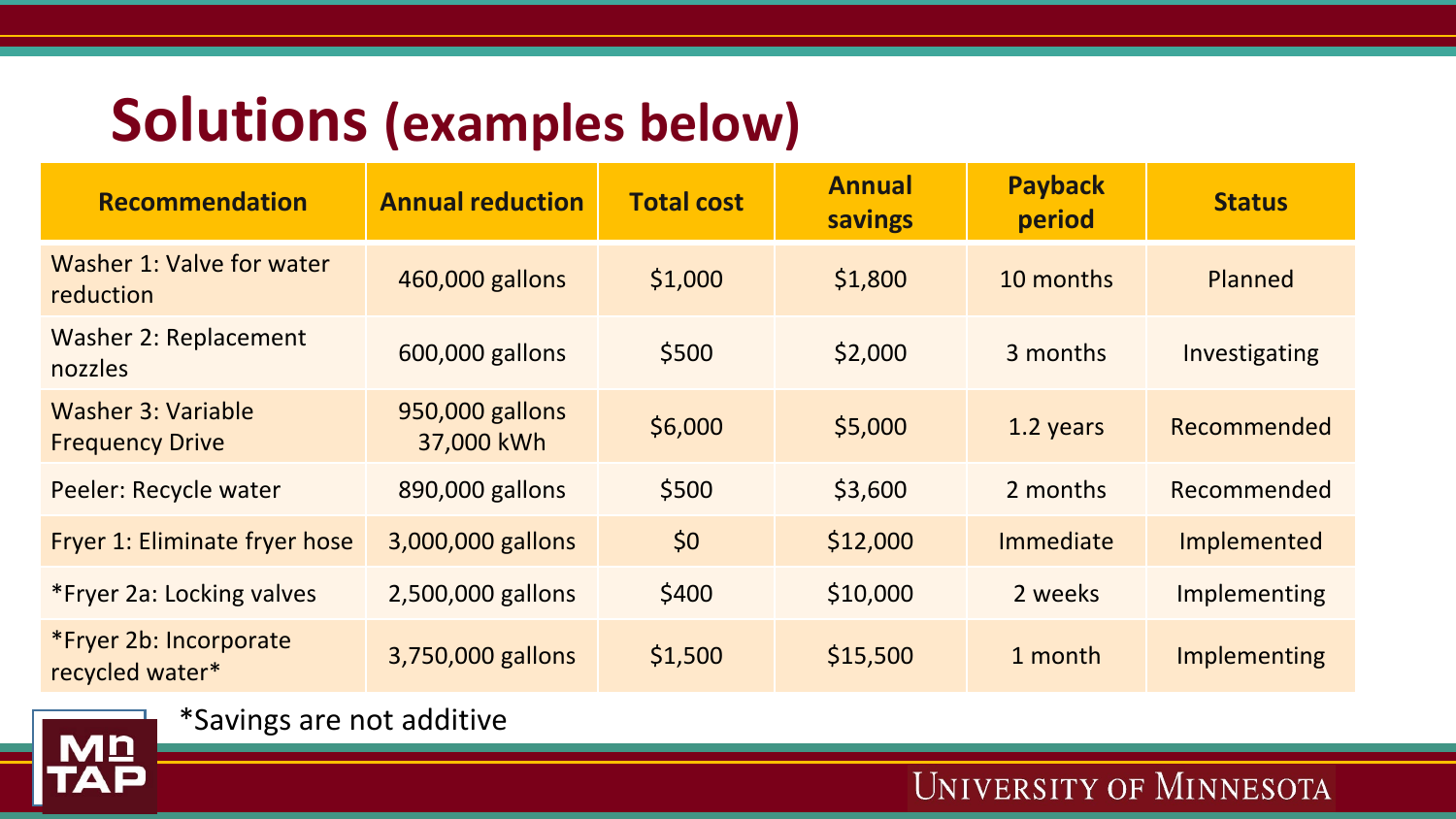### **Solutions (continued)**

| <b>Recommendation</b>                                 | <b>Annual reduction</b> | <b>Total cost</b> | <b>Annual</b><br><b>savings</b> | <b>Payback</b><br>period | <b>Status</b> |
|-------------------------------------------------------|-------------------------|-------------------|---------------------------------|--------------------------|---------------|
| *Fryer 2c: Hydrocyclones                              | 5,000,000 gallons       | \$70,000          | \$20,000                        | 3.5 years                | Recommended   |
| *Starch Recovery 1a:<br><b>Automated supply</b>       | 1,250,000 gallons       | \$3,200           | \$11,000                        | 4 months                 | Recommended   |
| *Starch Recovery 1b:<br><b>Automated distribution</b> | 3,000,000 gallons       | \$7,000           | \$28,000                        | 3 months                 | Recommended   |
| Happy's: Centrifuge                                   | 1,800,000 gallons       | \$350,000         | \$100,000                       | 3.5 years                | Recommended   |
| Happy's: Corn washing<br>nozzles                      | 750,000 gallons         | \$100             | \$15,000                        | 1 week                   | Recommended   |



\*Savings are not additive